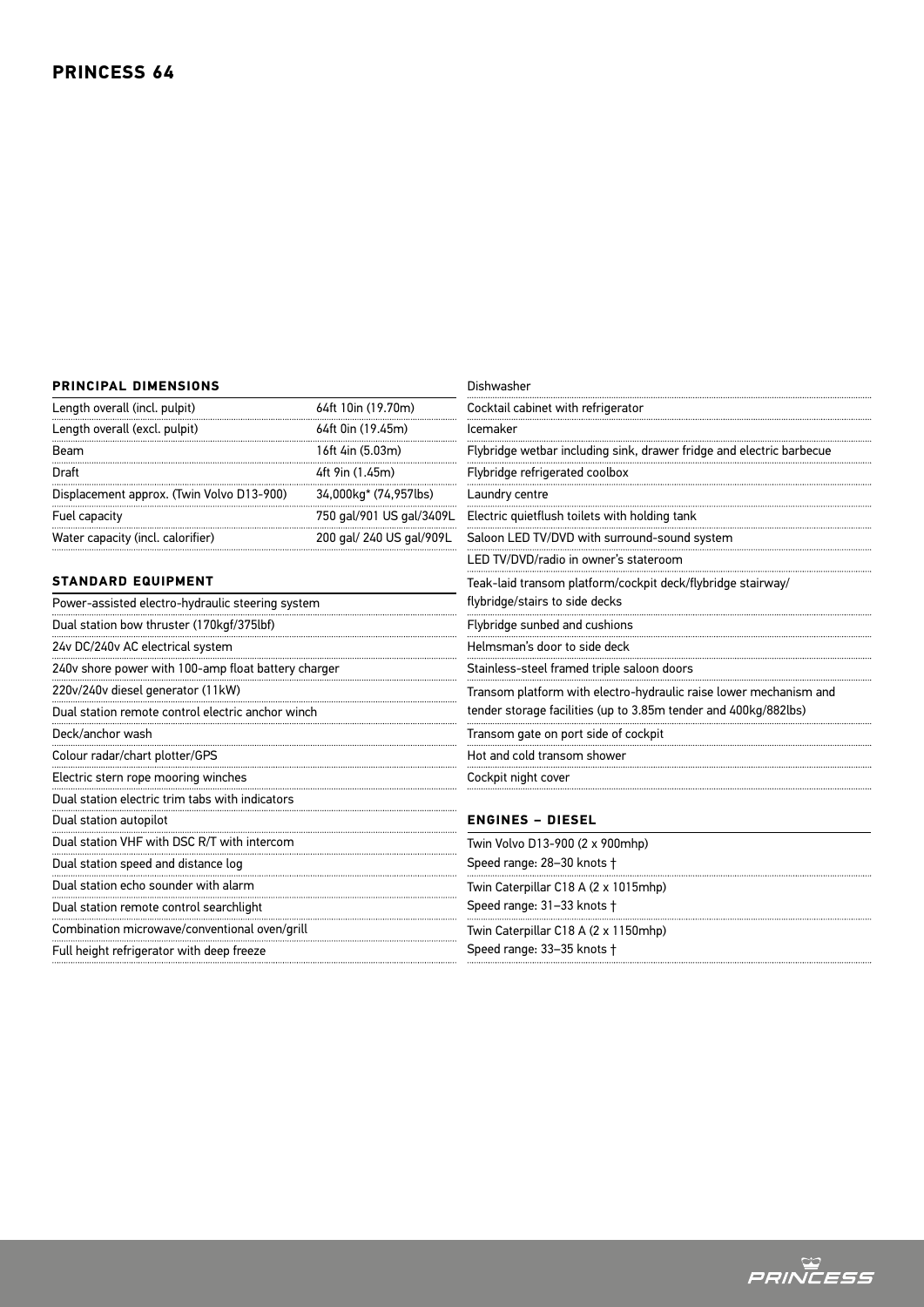## **PRINCESS 64**

## DECK FITTINGS

- Teak-laid transom platform, cockpit deck, flybridge, flybridge stairway and stairs to side deck
- <sup>n</sup> Reversible electric anchor winch with foredeck, main helm and flybridge controls
- **Example 3 Stemhead roller with automatic anchor** launch and retrieve
- <sup>n</sup> Self-stowing 40kg/88lbs Delta anchor with 40m of chain
- Twin electric-powered sternline mooring winches
- **Bow rope stowage locker**
- $\blacksquare$  Bow and stern fairleads
- Freshwater deck/anchor wash
- Coachroof sunbed recess
- **Exampless-steel bow, stern and spring** cleats (2 pairs)
- <sup>n</sup> Stainless-steel pulpit and guard rails
- Forward coachroof handrails
- **Flybridge handrails**
- Heavy duty white PVC rubbing band
- with stainless-steel insert
- Full set of IMCO navigation lights
- $\blacksquare$  Riding light
- $\blacksquare$  Dual station remote control searchlight
- Twin electric horns
- Fuel and water filler
- **Dinghy chock system**

#### AFT COCKPIT

- $\blacksquare$  Self-draining
- U-shaped seating and folding leaf teak table
- $\blacksquare$  Cockpit lighting
- Cockpit cover
- **Example Stainless-steel handrails**
- Teak-laid hatch on gas strut to lazarette stowage
- Transom gate to port and steps to starboard leading to bathing platform
- Teak-laid transom bathing platform with electro-hydraulic raise/lower mechanism (400kg/882lbs), foldaway swimming ladder, hot and cold shower, storage locker and deck light
- Locker housing 220/240v shore support inlets and shoreline stowage
- **E** Liferaft stowage locker
- Rope storage locker
- **Deck hatch to engine room**
- <sup>n</sup> Starboard hatch to optional crew/ occasional cabin
- FLYBRIDGE
- Dual station instruments and controls (see Lower Helm Position)
- $\blacksquare$  Coolbox at helm position
- <sup>n</sup> Double helm seat
- **E** L-shaped wetbar with barbecue, sink, drawer fridge, waste bin and storage
- <sup>n</sup> Large U-shaped seating area with teak table
- <sup>n</sup> Raised sunbed aft with storage below

### FLYBRIDGE [CONTINUED]

- Stereo radio/iPod, MP3 dock
- Hatch to cockpit stairway
- <sup>n</sup> Wind deflector screens
- <sup>n</sup> Stainless-steel handrails
- <sup>n</sup> Deck-level lighting
- GRP radar arch
- Console and seat covers
- Twin matching whip aerials for VHF R/T and radio
- Refrigerated coolbox
- <sup>n</sup> Bilge pump audible alarm

#### LOWER HELM POSITION

- Twin helm seats with fore and aft adjustment for helmsman
- <sup>n</sup> Instrument console with engine instruments, fuel gauges
- <sup>n</sup> Dual station instruments and controls at Flybridge and Lower Helm Position:
	- ▶ rudder position indicator
	- ▶ electronic engine controls
	- ▶ power-assisted electro-hydraulic steering with adjustable steering wheel
	- ▶ bow thruster control
	- ▶ electric anchor winch remote control
	- ▶ trim tab controls with indicators
	- ▶ autopilot
	- ▶ VHF with DSC R/T with intercom
	- ▶ colour radar and GPS/chartplotter (lower helm only – flybridge has multiview instrument for GPS)
	- ▶ speed and distance log
- ▶ echo sounder with alarm
- ▶ remote control searchlight
- ▶ high-speed magnetic compass
- ▶ horn button
- <sup>n</sup> Chart table with light and chart stowage
- Windscreen wipers with windscreen wash
- Bilge pump controls
- 24v and 240v control panels
- PVC sunscreens
- <sup>n</sup> Helmsman's door to starboard side deck
- 12v outlet
- Red night lighting

## DECK SALOON

- U-shaped sofa with coffee table
- Sofa opposite
- **Entertainment centre incorporating** LED TV/DVD/radio linked to surroundsound system with electric raise/ lower mechanism for TV and also incorporating refrigerator and bottle and glass storage
- Venetian blinds, roman blinds, curtains or sunscreens to all windows and doors
- <sup>n</sup> Overhead downlighters and pelmet lights
- <sup>n</sup> Stainless-steel framed aft cockpit door
- **Electric drop window to port side**
- **Dining area with table with seating for** 6/7 and storage drawer below

## GALLEY

- Avonite (or similar) worktop
- Ceramic 4-zone hob with air
- extractor unit
- Combination microwave/conventional oven with grill
- Twin-bowl stainless-steel sink with mixer tap
- Full height refrigerator/deep freeze (24v/240v)

■ Overhead and concealed lighting **• Drawers and storage cupboards Electrically operated sliding** 

<sup>n</sup> Full width stateroom with large double

**E** Shelves, drawers and storage lockers **• Downlights and individual berth lights** 

**Exercise Separate stall shower with automatic** 

**Example 3** Large double bed with drawers below

<sup>n</sup> Stowage location for dinette stools (2)

<sup>n</sup> Separate stall shower with automatic

ت<br>*PRINCESS* 

bed with drawers below  $\blacksquare$  Twin bedside tables **E** Large wardrobe  $Mirror$  $s$ 

- Icemaker
- **Dishwasher**
- Waste disposal bin

glass partition OWNER'S STATEROOM

**Dressing table ELED TV/DVD/radio** 

■ 240v power points *En-suite bathroom:* ■ Washbasin with mixer tap

pump out  $\blacksquare$  Extractor fan <sup>n</sup> Mirror

**E** Storage lockers

<sup>n</sup> Freshwater Vacuflush toilet ■ 240v shaver point

Forward Guest Cabin

■ Wardrobes and shelves ■ Full length mirror **Dressing table** 

blind

 $240v$  power points *En-suite bathroom:* ■ Washbasin with mixer tap

pump-out  $\blacksquare$  Extractor fan <sup>n</sup> Mirror

**E** Storage lockers

<sup>n</sup> Freshwater Vacuflush toilet ■ 240v shaver point

**Storage lockers and drawers • Downlighters, concealed lights** and individual berth lights ■ Deck hatch with skylight and electric